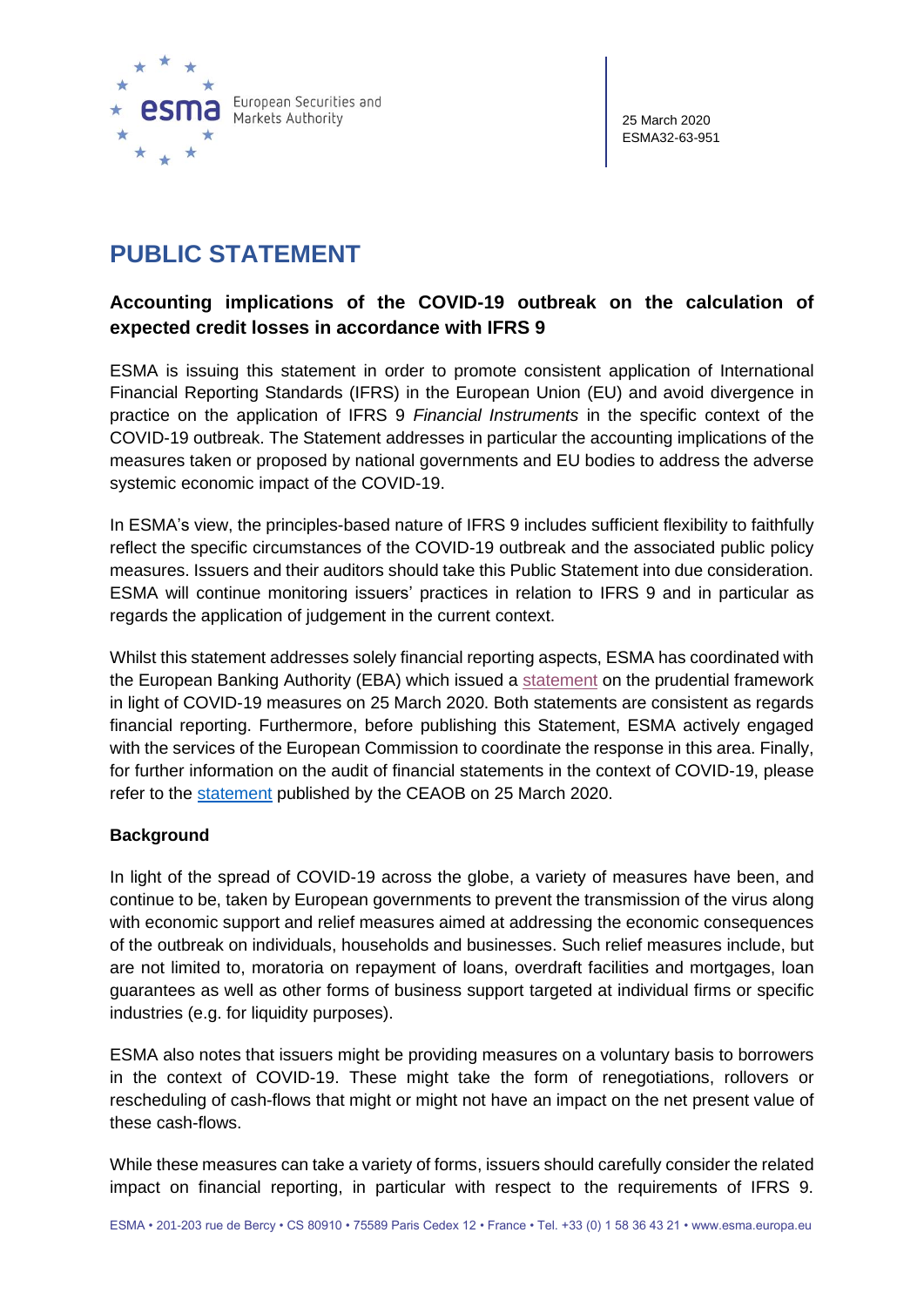

Assessing these impacts requires an assessment of the specific conditions and circumstances that allow issuers to distinguish between measures that have an impact on the credit risk over the expected life of financial assets and those which address temporary liquidity constraints of borrowers. Consequently, ESMA is issuing this statement to address specific aspects related to the application of IFRS 9 under these circumstances in the upcoming periodic information of European issuers.

## **Accounting implications**

### *Accounting for the modifications resulting from the introduction of the support measures*

ESMA considers that issuers should carefully assess the impact of the economic support and relief measures on recognised financial instruments and their conditions. This includes the assessment of whether such measures result in modification of the financial assets and whether modifications lead to their derecognition.

In the absence of specific guidance in IFRS 9, issuers develop their accounting policies in accordance with IAS 8 *Accounting Policies, Changes in Accounting Estimates and Errors*<sup>1</sup> and IFRS 9 principles. Determining whether derecognition occurs depends on whether the modification of the terms of the instrument is considered substantial or not.

ESMA notes that such assessment should include both qualitative and quantitative criteria and, especially given the situation, might be subject to significant judgement. In light of the current circumstances, ESMA considers that if the support measures provide temporary relief to debtors affected by the COVID-19 outbreak and the net economic value of the loan is not significantly affected the modification would be unlikely to be considered as substantial.

ESMA also highlights the need for issuers to disclose (i) their accounting policy for determining when a modification is substantial if relevant to an understanding of their financial statements, and (ii) judgements made that have the most significant effect on the amounts recognised in their financial statements. The considerations set-out below are especially relevant where the financial asset is not derecognised.

#### *Assessment of significant increase in credit risk (SICR)*

IFRS 9 requires issuers to assess at each reporting date whether the credit risk of a financial instrument has increased significantly since its initial recognition. ESMA notes that assessing whether there is a SICR is a holistic assessment of a number of quantitative and qualitative indicators [IFRS 9, paragraph B5.5.17] and should capture the changes in the lifetime risk of default, i.e. over the entire expected life of the instrument.

ESMA also notes that many governments are establishing economic support programs for impacted businesses or industries. While the form of the support programs vary, ESMA considers that, given the fact that these programs are designed to mitigate the adverse impact

<sup>1</sup> As per IFRIC Update September 2012: Agenda Decision: Derecognition of financial instruments upon modification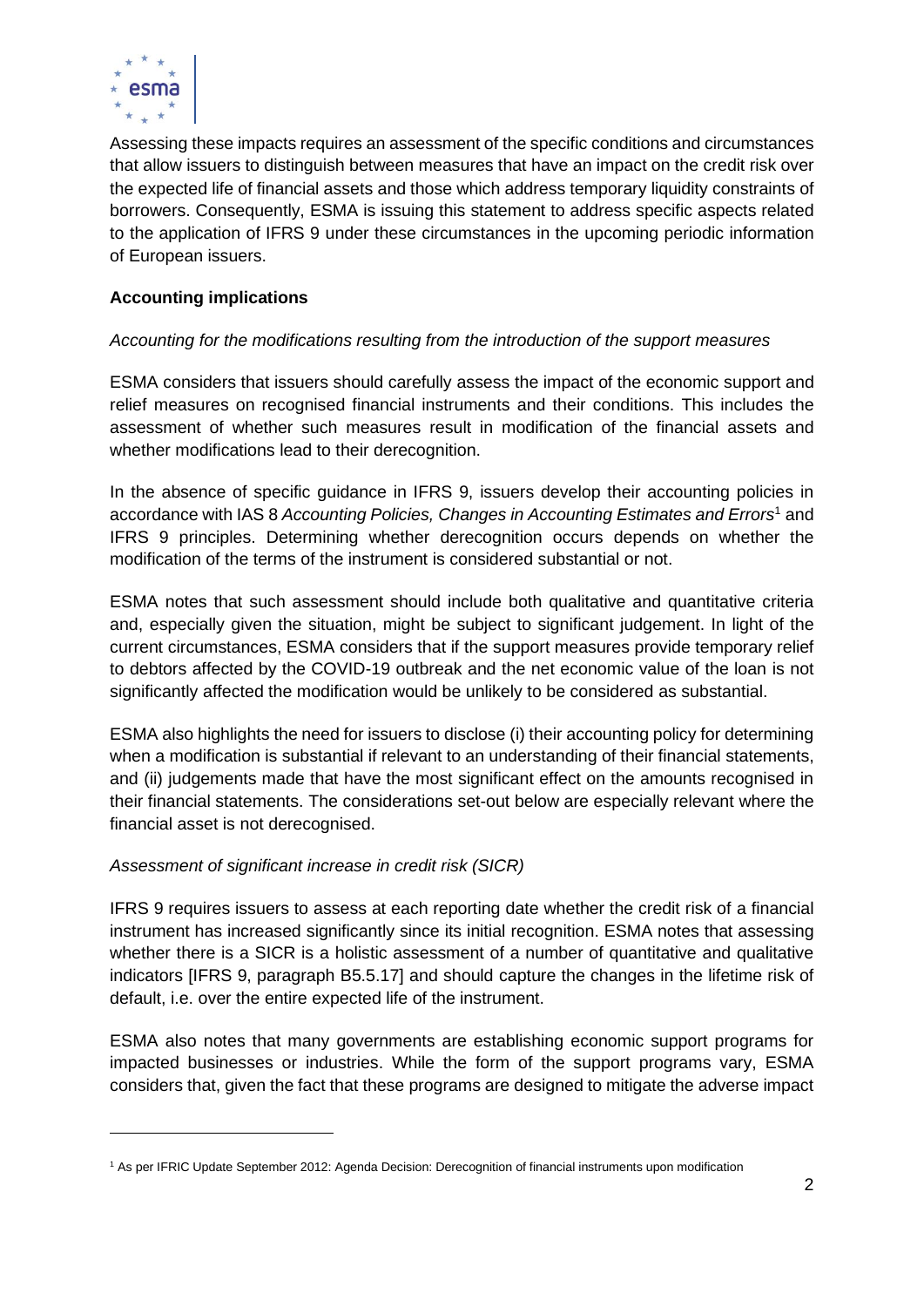

of COVID-19 and related economic consequences, when these support programs impact (i.e. reduce) the lifetime risk of default on a financial instrument they should be considered in the assessment of the SICR of that financial instrument.

In particular, ESMA notes that the measures taken in the context of the COVID-19 outbreak which permit, require or encourage suspension or delays in payments, should not be regarded as automatically having a one-to-one impact on the assessment of whether loans have suffered a SICR. Therefore, a moratorium under these circumstances should not in itself be considered as an automatic trigger of SICR. ESMA would like to highlight that, in the context of the SICR assessment, an analysis is necessary of the conditions under which these measures are implemented.

ESMA notes that if reasonable and supportable information that is more forward-looking than information on the past due status of the concerned exposures is not available without undue cost or effort (either on an individual or a collective basis), issuers may use past due information to determine whether there have been significant increases in credit risk since initial recognition [IFRS 9, paragraph 5.5.11]. However, it is noted that, while there is a rebuttable presumption that payment defaults of more than 30 days provide evidence of a significant increase in credit risk in applying IFRS 9, this presumption can be rebutted [IFRS 9, paragraph B5.5.20]. ESMA reminds issuers to carefully consider whether the specific circumstances related to the COVID-19 outbreak and associated economic support and relief measures provided in individual circumstances, constitute sufficient justification to rebut this presumption and disclose the judgement in this respect.

It is relevant to note that in case issuers encounter difficulties in identifying the COVID-19 effects at instrument level, it may be necessary to perform the assessment on a collective basis (i.e. on a group or sub-group of financial instruments) [IFRS 9 paragraphs B5.5.1-B5.5.5]. The Standard also provides two examples (IFRS 9, IE38 and IE39) of how to implement such collective staging assessment.

Furthermore, when relief (forbearance) measures are provided to borrowers by issuers, ESMA notes that these measures should be analysed taking into account all the facts and circumstances, in order to distinguish, for example, whether the credit risk on the financial instrument has significantly increased or whether the borrower is only experiencing a temporary liquidity constraint and there has not been a significant increase in credit risk.

#### *Expected Credit Loss estimation*

The Expected Credit Loss (ECL) model in IFRS 9 requires issuers to measure expected losses and consider forward-looking information, by reflecting "*an unbiased and probability-weighted amount that is determined by evaluating a range of possible outcomes*" and taking into account "*reasonable and supportable information that is available without undue cost or effort at that date about past events, current conditions and forecasts of future economic conditions*" [IFRS 9, paragraph 5.5.17].

Issuers should assess the extent to which, amongst other facts, the high degree of uncertainty and any sudden changes in the short-term economic outlook are expected to result in impacts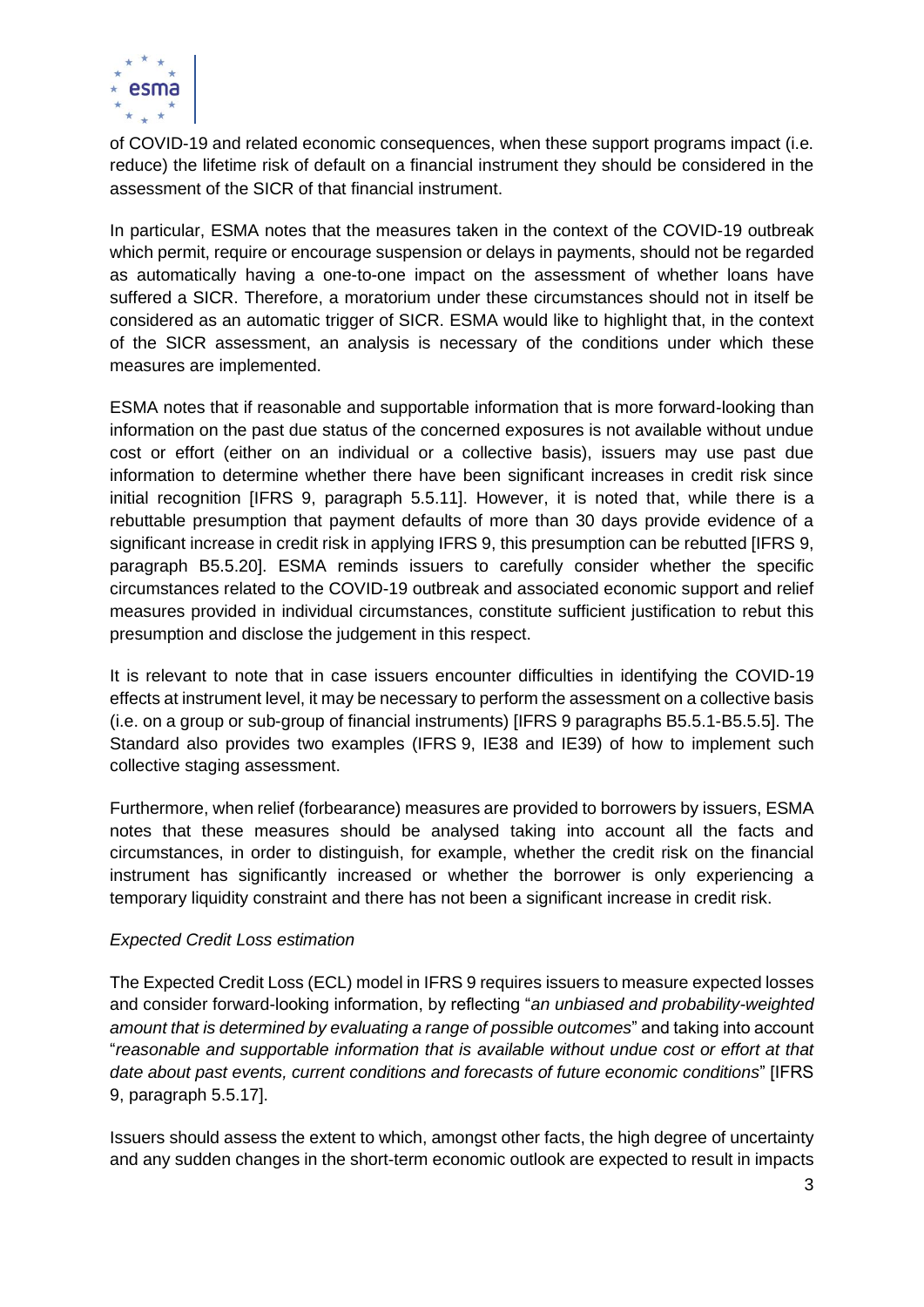

over the entire expected life of the financial instrument. Such considerations are integral to the functioning of the ECL model under IFRS 9 and ESMA highlights that the Standard does not envisage any automatism as to how such contextual factors should impact on the loan loss provisioning. In particular, given the scarcity of available and reliable information in the current context, issuers will face problems in generating reasonable and supportable short-term economic forecasts.

In this context, ESMA highlights the recent ECB supervisory measures taken in reaction to the coronavirus in this area<sup>2</sup> (i.e. the recommendation that, given the current state of uncertainty linked to the COVID-19 outbreak, within the framework provided by IFRS, issuers give a greater weight to long-term stable outlook as evidenced by past experience and take into account the relief measures granted by public authorities – such as payment moratoria).

Finally, in ESMA's view, when making forecasts, issuers should consider the nature of this economic shock (i.e. whether the COVID-19 effect is expected to be temporary) and the impact that the economic support and relief measures (including debt moratoria) will have on the credit risk over the expected life of the instruments, which include, depending on the instruments' maturities, longer-term estimates.

#### *Public guarantees on issuers' exposures*

Member States are also envisaging to provide public guarantees on issuers' exposures. These measures may have different features but they share the fundamental one of ensuring partial or full recovery of the amounts relating to the impacted financial instruments.

ESMA notes that the SICR assessment is focused on the changes in the lifetime risk of default for each exposure compared to this risk at initial recognition, regardless of whether a loss is expected to be recognised or not. This means that the value of collateral or the occurrence of any guarantee does not affect the SICR assessment.

However, ESMA highlights that the existence of such credit enhancements might have an impact on the ECL measurement itself, depending on whether they are considered an integral part of the contractual terms or not and whether they are recognised separately by the issuer. In measuring ECL, an issuer should include the cash flows from the realisation of collateral and other credit enhancement that (i) are an integral part of the contractual terms of the loan and (ii) are not recognised separately [IFRS 9, paragraph B5.5.55]. ESMA also notes that in December 2015, the Transition Resource Group<sup>4</sup> for Impairment observed that credit enhancements included in the measurement of expected credit losses should not be limited to those that are explicitly part of the contractual terms. This is the case, in particular, when the public guarantee is provided in conjunction with broadly applicable *ex-lege* debt moratoria or economic support and relief measures.

<sup>2</sup> [https://www.bankingsupervision.europa.eu/press/pr/date/2020/html/ssm.pr200320\\_FAQs~a4ac38e3ef.en.html](https://www.bankingsupervision.europa.eu/press/pr/date/2020/html/ssm.pr200320_FAQs~a4ac38e3ef.en.html)

<sup>3</sup> IFRIC March 2019

<sup>4</sup> Limited-life group established by the IASB with the aim of providing support for the implementation of the expected credit loss requirements in IFRS 9 Financial Instruments in advance of the standard's effective date.